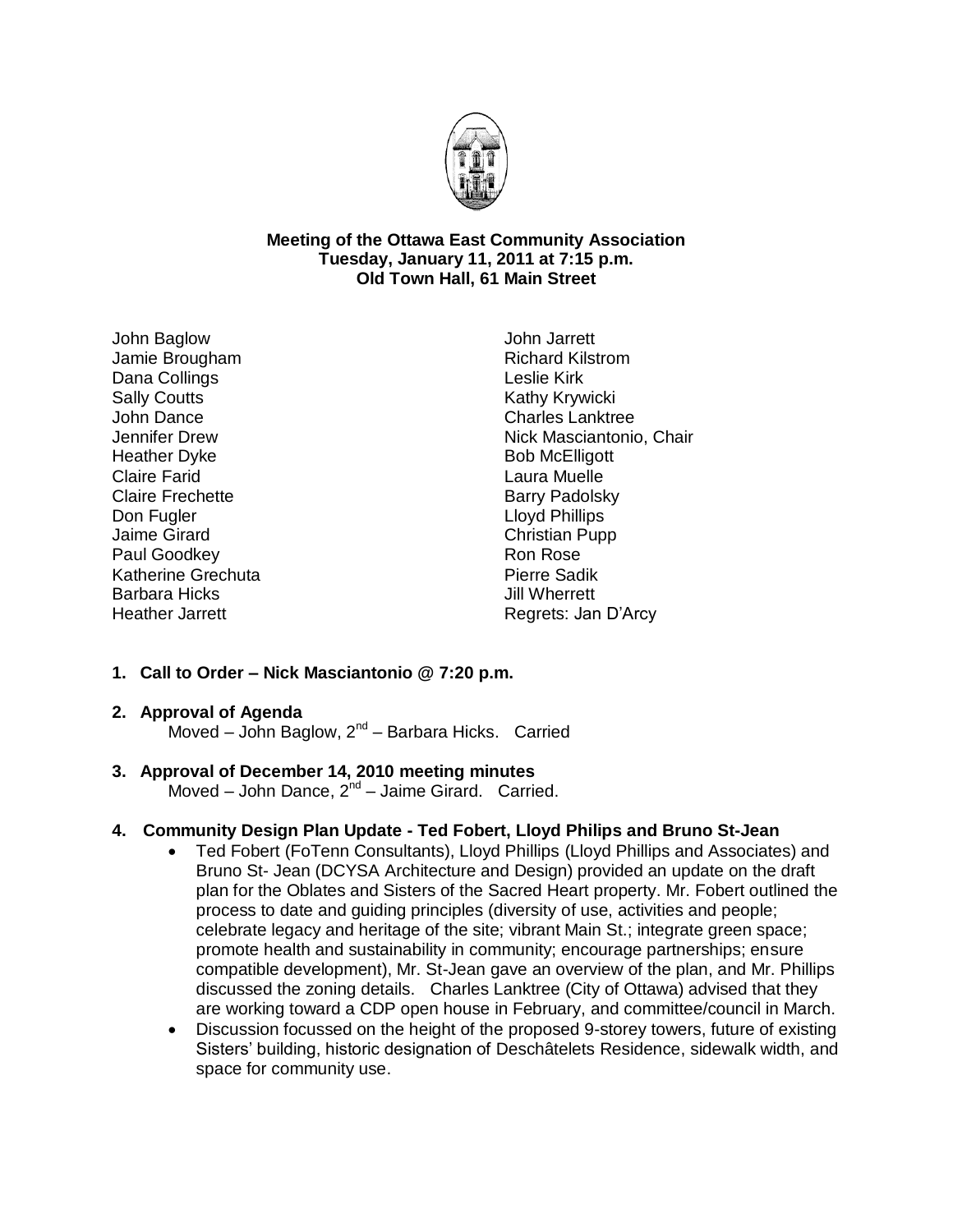## **5. Chair's Report – Nick Masciantonio**

Nil

## **6. Treasurer's Report – Don Fugler**

• No expenditures in December

## **7. Membership Report – Barbara Hicks**

Membership currently stands at 486, with several folders still outstanding.

## **8. Process for 2011 Cash-in-lieu-of-parkland funds – John Dance**

- Process did not work as well as it might have last year; need for a clearer process. John outlined a suggested approach (see attached).
- Nick noted that Capital Ward community association presidents had met the previous evening and also talked about the need for a formal/equitable process as a priority.

## **9. Clean-up of underneath McIlraith Bridge (pigeons) – John Dance**

 *Motion: The OECA urges the City of Ottawa to regularly clean up the piles of bird feces that accumulate on the paved path under the McIlraith Bridge and that bird deterrence be installed in a timely manner so that birds do not nest under the bridge. Moved – John Dance; 2nd Jaime Girard. Carried.*

## **10. Open house for the Donald-Somerset footbridge – John Dance**

 First open house on January 13 at Rideau Tennis Club. Will provide useful information/experience in relation to process for mid-town footbridge

## **11. Enhancing community involvement – Jamie Brougham**

- Jamie proposed a number of ideas to aimed at enhancing community involvement and asked it people would be interested in getting together to discuss further.
- Nick suggested that some initiatives could be done in partnership with CAG, SLOE or St. Paul.
- Jamie to discuss with Claire Farid, Rebecca Aird and Nick.

## **12. Lansdowne Update – Ron Rose**

- Friends of Lansdowne legal case hearing scheduled for April, but could be delayed. Have raised about \$75,000; aiming for \$100,000. City still has not determined if it will pursue costs after case is heard.
- Havana Night fundraiser at Firehall on January 29; Lansdowne Follies at the Mayfair on Feb. 5. Green Door has offered its space for an event; Ron to follow-up.
- Discussion of OECA support for Friends of Lansdowne.
- *Motion: That OECA make a donation of \$500 to Friends of Lansdowne legal case. Moved – Ron Rose; 2nd -– John Dance. Carried.*

## **13. The Mainstreeter – Ron Rose**

Deadline for next issue is January 13.

# **14. Committee and Representatives Reports**

14.1. Planning Committee – Paul Goodkey

 City planning meeting on Jan. 12 will address 300 Main development. Plan has improved; may be the best we can get. Discussion on whether to write a letter